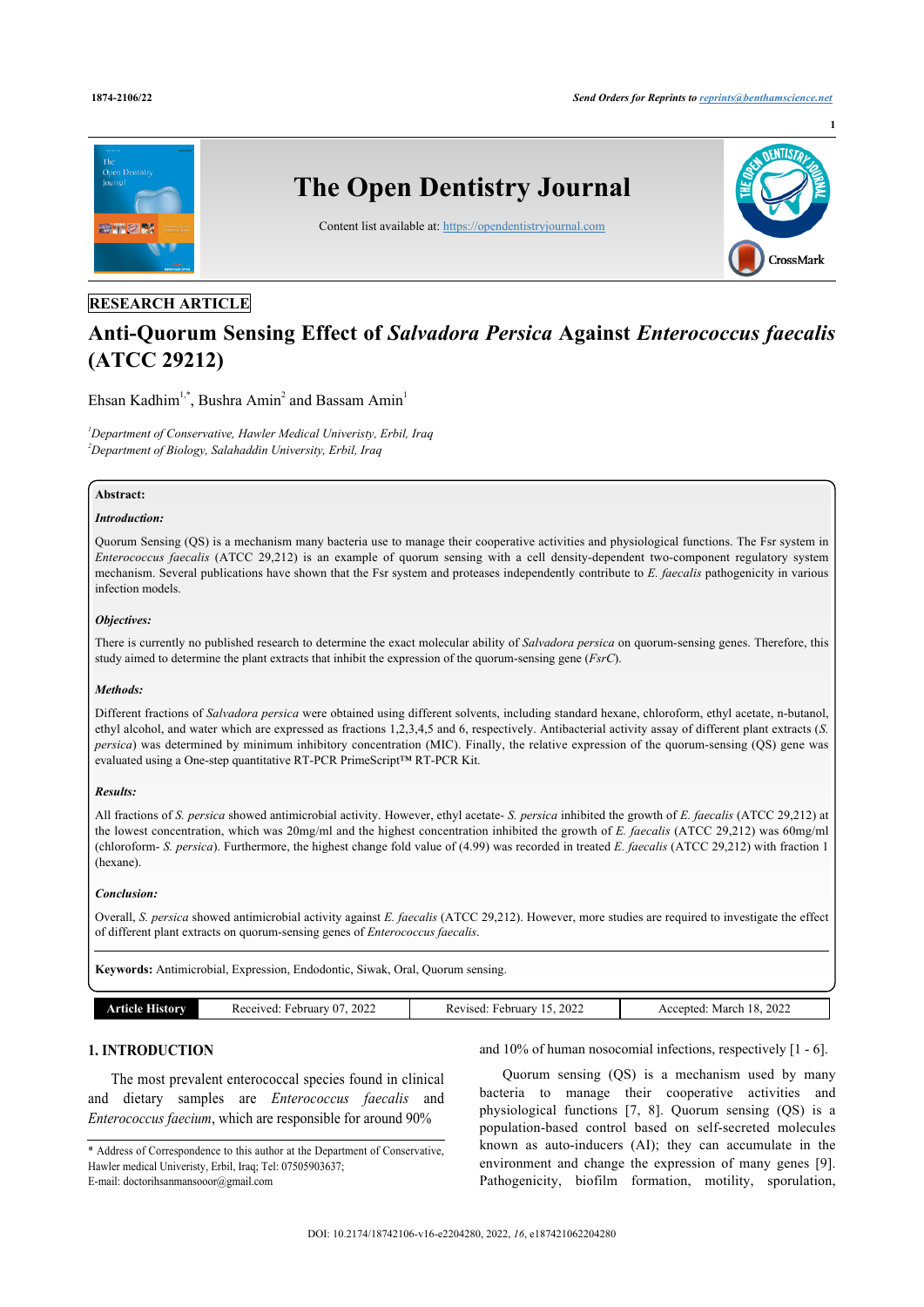conjugal plasmid transfer, bioluminescence, antibiotic resistance, and antibiotic synthesis are all regulated by quorum sensing (QS) [\[10,](#page-5-5) [11](#page-5-6)]. Generally, the QS systems in bacteria are categorised into at least three classes, including LuxI/LuxR-type QS in Gram-negative bacteria, oligopeptides two-component-type QS in Gram-positive bacteria, and (3) luxS-encoded autoinducer 2 (AI-2) QS in both Gram-negative and Gram-positive bacteria [\[11](#page-5-6), [12](#page-5-7)]. The Fsr system in *E. faecalis* is an example of QS with a cell density-dependent two-component regulatory system mechanism [\[13\]](#page-5-8). The *fsr* locus is 2.8 kb in size and comprises four genes: *fsrA*, *fsrB*, *fsrD*, and *fsrC* [\[8,](#page-5-3) [14](#page-5-9)] and the Fsr system is required for four genes including gelE, sprE, ef1097, and ef1097b[[15](#page-5-10)]. Fsrc encodes the transmembrane histidine protein kinase FsrC, the sensor-transmitter of the fsr operon[[14\]](#page-5-9). However, the Fsr system has been identified as a quorum-sensing locus that responds to the extracellular accumulation of a peptide lactone encoded at the C terminus of the FsrB protein [\[14](#page-5-9)]. The FsrC histidine kinase is presumably triggered by the accumulation of the peptide in the extracellular space, resulting in the activation of the response regulator and transcription factor FsrA [[16\]](#page-5-11).

Several publications have shown that both Fsr and proteases independently contribute to *E. faecalis* pathogenicity in various infection models [\[17](#page-5-12) - [22\]](#page-5-13). The specific mechanisms through which Fsr and its regulatory proteases contribute to infection toxicity are unknown [\[15](#page-5-10)]. As mentioned previously, the accumulation of these molecules changes the expression of many genes, including the genes responsible for forming biofilm [[23\]](#page-5-14). A previous study revealed that quorum-sensing is significant in biofilms and may result in dispersion[[24\]](#page-5-15). Antibiotics are used to treat various infectious illnesses [[25\]](#page-5-16). However, the overuse of antibiotics resulted in drug-resistant bacterial strains, including (*E. faecalis*) [\[26](#page-5-17)]. There is a great demand for new agents and natural compounds because of low effectiveness due to the development of resistance, host toxicity, and various side effects of currently used therapeutics [[27\]](#page-5-18). As a result, blocking bacterial quorum-sensing (QS) systems have gotten a lot of attention since it has the potential to reduce bacterial virulence without causing bactericidal pressure, which can lead to drug resistance. Actinobacteria continue to produce novel molecules with various bioactive properties, such as antibacterial, anticancer, and antihelminthic properties as well as the emergence of integrative metabolomic and genomic analysis has provided new hope for natural product researchers [[28\]](#page-5-19). Recent study confirmed that Pantoea Natural Product 3 (PNP-3) is a broad-spectrum antimicrobial that is effective against a variety of multidrug-resistant bacteria [[29\]](#page-5-20). Discovering novel natural product with antimicrobial activity is critical as drug-resistant bacteria have few therapeutic options.

*S. persica* (Miswak-Siwak) is a Middle Eastern native bushy plant whose parts have been used as a natural toothbrush and mouth rinse from time immemorial[[30,](#page-5-21) [31](#page-5-22)]. However, there is currently no published research to determine the exact molecular capability of *S. persica* to QS genes. Therefore, this study aimed to determine the plant extracts (*S. persica*) that inhibit the expression of the QS gene (*FsrC*).

### **2. MATERIALS AND METHODS**

#### **2.1. Bacterial Culture**

*Enterococcus faecalis* (ATCC 29,212) were used in all experiments obtained from the American Type Culture Collection (ATCC), cultured out twice on BHI (Scharlau Chemie S.A., Barcelona, Spain) agar plates for 24 hours at 37ºC and checked for purity by Gram stain and colony morphology [\[32](#page-5-23)].

#### **2.2. Plant Extracts**

Different solvents were used to extract active substances from plants; the solvents are selected primarily based on the polarity of the solute, from low polar to high polar, as follows: Hexane – Chloroform – Ethylacetate – Butanol – Ethanol – Water [\[33\]](#page-5-24). All solvents used for the extraction process were used as blanks and controls in all experiments throughout the study to exclude the effect of the solvents. The resultant liquid was filtered through a filter paper into a round-bottom flask and concentrated using a Buchi R-200 rotary evaporator, thus removing all the solvents and resulting in a viscous crude plant extract. The crude extracts were stored at - 20°C and freshly dissolved in 10% DMSO before use.

The mixture was prepared from 50g of dried Miskwak (*S. persica*), and 100ml of Hexane put in an ultrasonic bath (1.5 hours at 37°C). Then the mixture was filtrated to get extract part one (fraction 1) solvent removed using the rotary evaporator. The residue then dried at room temperature and was used for the next solvent extraction. The same technique was used for the other solvents to get the different extract fractions (fraction 2 from chloroform, fraction 3 from ethyl acetate, fraction 4 from butanol, fraction 5 from ethanol, and fraction 6 from water).

# **2.3. Determination of Minimum Inhibitory Concentration (MIC)**

The minimum inhibitory concentration (MIC) for antibacterial activity assay of different plant extracts was determined by serial dilution, as described by Eloff[[34](#page-5-25)], according to the Clinical and Laboratory Standards Institute (CLSI) standard protocol [\[35](#page-5-26)]. In 1.5 ml microcentrifuge tubes (Eppendorf), stock solutions of the respective plant extracts were prepared by dissolving the dry plant extract in dimethylsulphoxide (DMSO) to a final concentration of 100mg/ml. The serial dilutions from the stock solution were made in 2ml-96-well microplates to the concentration of (5, 10, 20, 25, 30, 35, 40, 50, 60, 70 and 100 mg/ml). Müeller-Hinton broth was used to obtain an activated bacterial suspension with a concentration of 1.5 x 108 CFU/ml (0.5 MacFarland). 100µl of bacterial suspension was transferred into each well and inoculated at 37°C for 24 hours to activate. The growth control and sterile control were used for this assay; growth control contained only bacterial suspension, and sterile control contained only plant extracts. The effect of solvents on the bacterial growth was not recorded as a stock solution prepared from the dry crude extract and 10% DMSO solution. MIC was determined by reading the absorbency at wavelength 590 nm, and the lowest concentration of each extract displaying no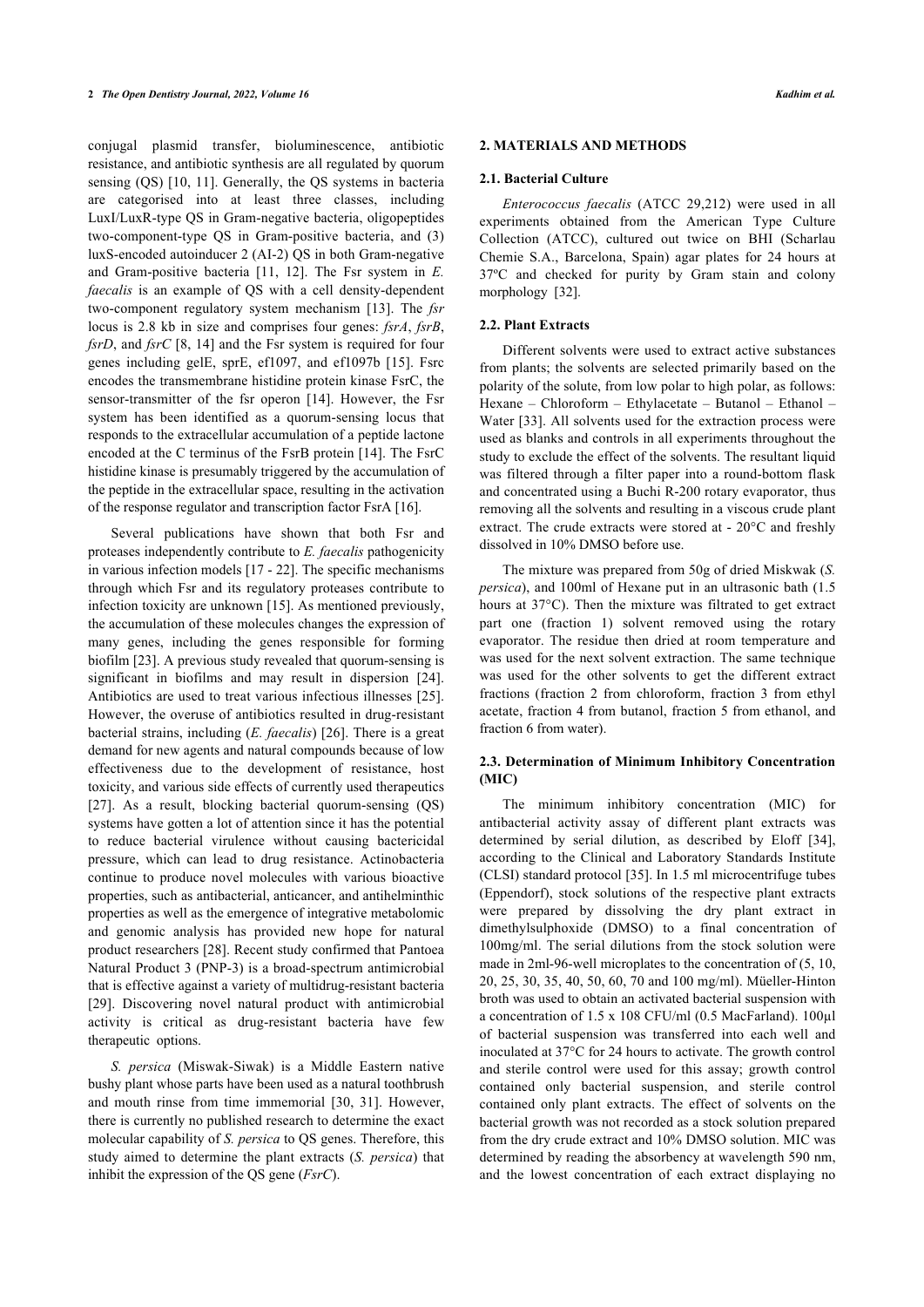visible growth was recorded as the minimum inhibitory concentration. All samples were tested in triplicate.

#### **2.4. RNA Extraction and Preparation**

Total RNA was isolated by RNXplus kit (SinaClon, Tehran, Iran) from untreated and treated samples *E. faecalis* (ATCC 29,212). The RNA from treated samples was extracted after determining the minimum inhibitory concentration (MIC). The bacterial culture with the highest plant concentration that showed visible growth (a concentration before MIC) was selected for the RNA extract and considered a treated sample. Briefly, bacterial cells were dissolved in 1ml ice-cold RNXplus solution, gently shacked after adding 200 ml chloroform, and then kept on ice for 15 minutes, followed by cold centrifugation at 12000rpm for 15 minutes. Wqualvolume of isopropanol was added, followed by cold centrifugation at 12000 rpm for 15 minutes. The supernatant was discarded, 1ml Ethanol (75%) was added, and then centrifuged at 7500 rpm for 8 minutes. The supernatant was removed, and the pellet was left to dry at room temperature. Finally, it dissolved in 50μl DEPC (Diethylpyrocarbonate) (SinaClon) water. RNase-free DNase was used to eliminate DNA from the RNA fraction. Additionally, Nanodrop (BioTech, USA) was used to determine the quality of isolated RNA and immediately quantified by RT-PCR.

## **2.5. Quantitative RT-PCR Assay**

<span id="page-2-1"></span>The nucleic acid sequence of the QS gene (*FsrC*) was obtained from *Enterococcus faecalis* (ATCC 29,212). Forward primer (GCTTATTTGGAAGAACAACGTATCAA) and reverse primer (CGAAACATCGCTAGCTCTTCGT) were selected to evaluate the expression of the target QS gene [[36](#page-5-27)]. Following the manufacturer's instructions, the relative expression of the QS gene (*FsrC*) was evaluated using a Onestep quantitative RT-PCR PrimeScript™ RT-PCR Kit. The total volume was 20 μl, which contained 1 μl of each primer sequence, 2 μl of 2X reaction buffer, 1 μl of the enzyme solution, and 3 μl of extracted RNA. The reaction was carried out at 50°C for 20 minutes (cDNA synthesis), with the initial activation step at 94°C for 5 minutes, followed by 40 cycles of denaturation at 94°C for 25 seconds, annealing at 63°C for 60 seconds, and extension at 68°C for 60 seconds. All results were normalized by untreated samples. The effect of plant extracts on the quorum-sensing gene was determined using comparative critical threshold (Ct) real-time PCR. The following formula  $(\Delta C)$  Cq treated bacteria – Cq control bacteria) and normalize= 2-ΔCq are used to determine the change fold and normalize change value. All experiments were performed twice.

# **3. RESULTS**

## **3.1. Minimum Inhibitory Concentration (MIC)**

All fractions of *S. persica* showed antimicrobial activity, as shown in Table**1** and Fig. (**[1](#page-2-1)**). However, ethyl acetate- *S. persica* inhibited the growth of *E. faecalis* at the lowest concentration, which was 20mg/ml, and the highest concentration, which was 60mg/ml (chloroform- *S. persica*).



**Fig. (1).** Different fractions and concentrations of *S. persica* and the growth of *E. faecalis* (ATCC 29,212).

<span id="page-2-0"></span>**Table 1. The growth of** *E. faecalis* **(ATCC 29,212) and different fractions of** *S. persica*

| persica                             | 5mg/ml | 10mg/ml | $20$ mg/ml | 25mg/ml | $30$ mg/ml | 35mg/ml | $40$ mg/ml | $50$ mg/ml | 60mg/ml | $70$ mg/ml | $100$ mg/ml |
|-------------------------------------|--------|---------|------------|---------|------------|---------|------------|------------|---------|------------|-------------|
| <i>Fraction</i>                     | 0.955  | 0.702   | U. I 5 I   |         |            |         |            |            |         |            |             |
| <i>Fraction <math>\angle</math></i> | 2.343  | 1.911   | .802       | .408    | 777        | 0.563   | 0.183      | 0.142      |         |            |             |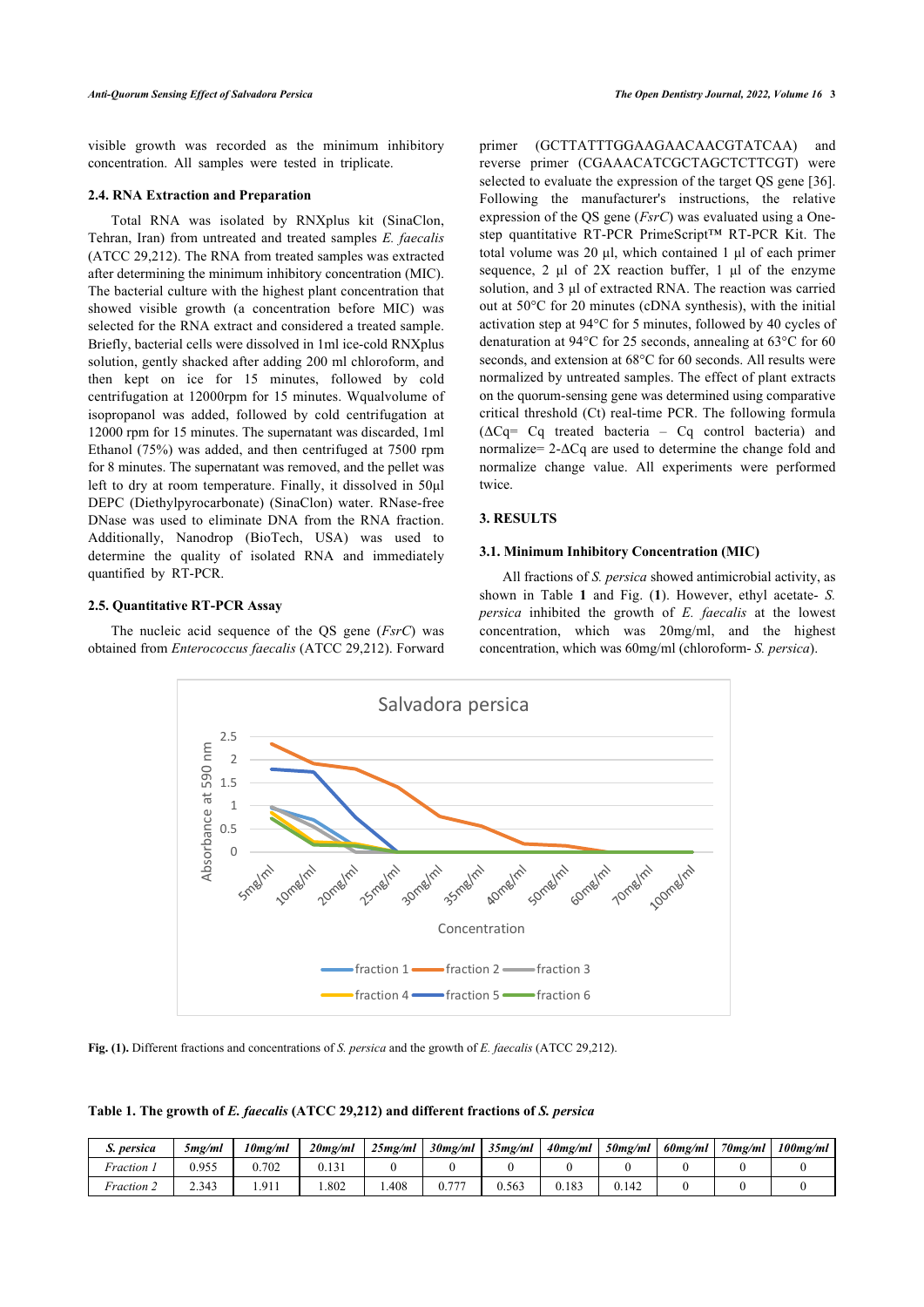#### **4** *The Open Dentistry Journal, 2022, Volume 16 Kadhim et al.*

*(Table 1) contd.....*

| S. persica        | 5mg/ml | 10mg/ml | $20$ mg/ml | 25mg/ml | $30$ mg/ml | 35mg/ml | $40$ mg/ml | 50mg/ml | 60mg/ml | $70$ mg/ml | $100$ mg/ml |
|-------------------|--------|---------|------------|---------|------------|---------|------------|---------|---------|------------|-------------|
| Fraction 3        | 0.981  | 0.546   |            |         |            |         |            |         |         |            |             |
| <i>Fraction 4</i> | 0.857  | 0.220   | 0.181      |         |            |         |            |         |         |            |             |
| Fraction 5        | .793   | 1.734   | 0.753      |         |            |         |            |         |         |            |             |
| <i>Fraction 6</i> | 0.732  | 0.158   | 0.134      |         |            |         |            |         |         |            |             |

**Table 2. The effects of different fractions of** *S. persica* **on** *FsrC* **gene expression.**

| Parameter              | fraction 1 | fraction 2   | fraction 3 | fraction 4 | fraction 5 | fraction 6 |
|------------------------|------------|--------------|------------|------------|------------|------------|
| normalize change value | 0.03147    | 0.69255      | 0.31208    | .01396     | .00000     | .01396     |
| Change fold            | 4.99       | 0.52<br>U.JJ | 1.68       | $-0.02$    | 0.00       | $-0.02$    |

#### **3.2. Effect of** *S. Persica* **on the Expression of QS** *FsrC* **Gene**

<span id="page-3-0"></span>The molecular effect of *S. persica* extract against *E. faecalis* (ATCC 29,212) was determined by evaluating the relative expression levels of *FsrC* genes. For this purpose, Real-time quantitative polymerase chain reaction (RT-qPCR) was used. As shown in Table **[2](#page-3-0)** and Figs. (**[2](#page-3-1)** and **[3](#page-4-0)**), fractions 4,

#### **4. DISCUSSION**

Currently, *E. faecalis* is widely known as one of the most common bacteria in the root canal [\[12](#page-5-7), [37](#page-6-0)]. On the other hand, several investigations reported that both Fsr and proteases independently contribute to *E. faecalis* pathogenicity in various infection models [[17](#page-5-12) - [20](#page-5-28), [22](#page-5-13)]. The QS system encoded by the fsr gene cluster on the *E. faecalis* chromosome regulates the production of two pathogenicity-related proteases, gelatinase (*GelE*) and serine protease (SprE) [\[25](#page-5-16)]. Moreover, deletion of *fsrA, fsrB*, or *fsrC* inhibits the expression of gelE and sprE in wild-type *E. faecalis* strain OG1RF; nonetheless, both were strongly expressed in wild-type *E. faecalis* strain OG1RF [\[38](#page-6-1)].

<span id="page-3-1"></span>The rising incidence of antibiotic resistance by pathogenic microorganisms is an alarming issue in treating diseases. There is a significant rise in vancomycin-resistant *E. faecalis*, which 5, and 6 of *S. persica* showed no effect on the level of *FsrC* expression, while the expression of the same gene decreased in bacterial samples that were treated with fractions 1, 2 and 3 of *S. persica*. Furthermore, the highest change fold value of (4.99) was recorded in treated *E. faecalis* (ATCC 29,212) with fraction 1, as shown in Fig. (**[3](#page-4-0)**).

poses a threat considering that this bacterial species already inherently harbor natural antibiotic-resistant characteristics [\[36](#page-5-27), [39](#page-6-2)]. Thus, continuous search and discovery of new therapies would hopefully replace those antibiotics to which bacteria may develop resistance. Recently, a new approach has been identified by detecting Anti-QS compounds of herbal origin [[40](#page-6-3), [41\]](#page-6-4). Halogenated furanones produced by the benthic marine macroalga *Delisea pulchra* were the first identified anti-QS compounds [[42](#page-6-5)]. Anti-QS compounds are known to have the ability to prohibit bacterial pathogenicity [\[43](#page-6-6)]. There is growing interest in implementing novel strategies based on natural compounds to eradicate bacteria, including phytochemicals with anti-biofilm, anti-QS, and anti-oxidant properties that may enhance the efficacy of antibiotics, allowing to reduce their use [\[44](#page-6-7)].



**Fig. (2).** Normalized change values of the *FsrC* gene in *E. faecalis* (ATCC 29,212) and different fractions.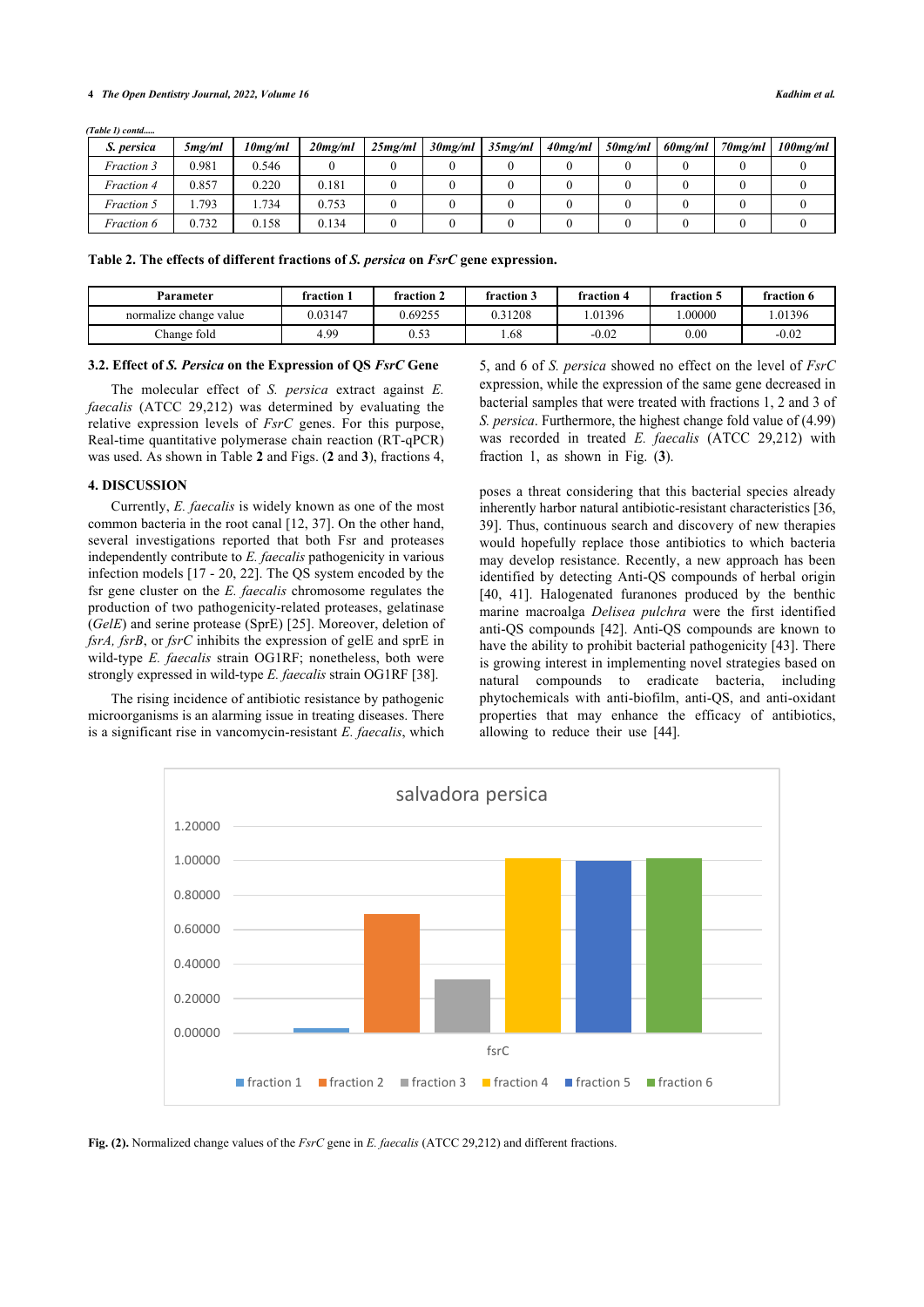<span id="page-4-0"></span>

**Fig. (3).** The effects of different fractions of *S. persica* on the expression of QS gene (*FsrC*) of *E. faecalis* by change fold (average Ct.).

*S. persica* (Miswak-Siwak) is a Middle Eastern native bushy plant whose parts have been used as a natural toothbrush and mouth rinse from time immemorial[[30](#page-5-21)]. Extracts of *S. persica* have even been put into mouthwashes for oral hygiene as it contains trimethylamine, salvadorime chloride, and fluoride in high amounts [\[45,](#page-6-8) [46](#page-6-0)]. *S. persica* is being studied for its antibacterial action against Streptococcus mutant and *E. faecalis* [[46](#page-6-0) - [48\]](#page-6-9). Other studies reported that *S. persica* has an antibacterial action, allowing it to be used as an irrigant solution in endodontic treatment against endodontic infections, and suggested that it can be used as a root canal irrigant substitute for sodium hypochlorite and chlorhexidine [[49,](#page-6-10) [50\]](#page-6-11). However, there is currently no published research to determine the exact molecular capability of *S. persica* on QS genes. The present study clearly determined the effects of *S. persica* extracts with different solvents on *E. faecalis* through evaluating the expression of target QS gene (*FsrC*).

In this study, the antibacterial activity of *S. Persica* extract solution was assessed *in vitro* using the broth microdilution method as plant samples are difficult to diffuse in the medium [[51,](#page-6-12) [52\]](#page-6-13). Previous investigations in Iraq reported that microorganisms in the root canal are highly sensitive to the alcoholic extract of *S. Persica* solution at 15%[[49\]](#page-6-10). The present study also confirms that *E. faecalis* (ATCC 29,212) is highly sensitive to all mentioned fractions of *S. persica*. The antimicrobial effect of *S. Persica* is believed to be due to its high chemical contents of chlorides, tannins, trimethylamine, salvadorine, nitrate, thiocyanate and sulphur [\[53\]](#page-6-7). This study confirmed that *S. persica* decreased the expression level of QS gene in *E. faecalis* (ATCC 29,212) and it had antibacterial properties. This finding agrees with previous studies that suggested the Anti-QS ability of *S. persica* against *E. faecalis* [[30\]](#page-5-21). In general, all AQS compounds have a wide range of actions that target practically all bacterial species that depend on QS pathways [[10,](#page-5-5) [11\]](#page-5-6). This suggests that AQS in *S. persica*

may also function against other opportunistic oral pathogens. Therefore, more studies are required to investigate the AQS ability of *S. persica* against other oral pathogens.

## **CONCLUSION**

The present study concluded that fractions 1, 2, and 3 decreased the expression of the QS gene (*FsrC*), and the highest change fold value (4.99) was recorded by hexane-*S. persica* extracts. Moreover, the lowest concentration of *S. persica* that inhibited the growth of *E. faecalis* was 20mg/ml of fraction 3 (ethyl acetate- *S. persica*). Overall the findings suggest that *S. persica* showed antimicrobial activity against *E. faecalis*.

## **ETHICS APPROVAL AND CONSENT TO PARTICIPATE**

Not applicable.

#### **HUMAN AND ANIMAL RIGHTS**

No humans or animals were used in this study.

# **CONSENT FOR PUBLICATION**

Not applicable.

# **AVAILABILITY OF DATA AND MATERIALS**

Not applicable.

#### **FUNDING**

None

# **CONFLICT OF INTEREST**

The authors declare no conflict of interest, financial or otherwise.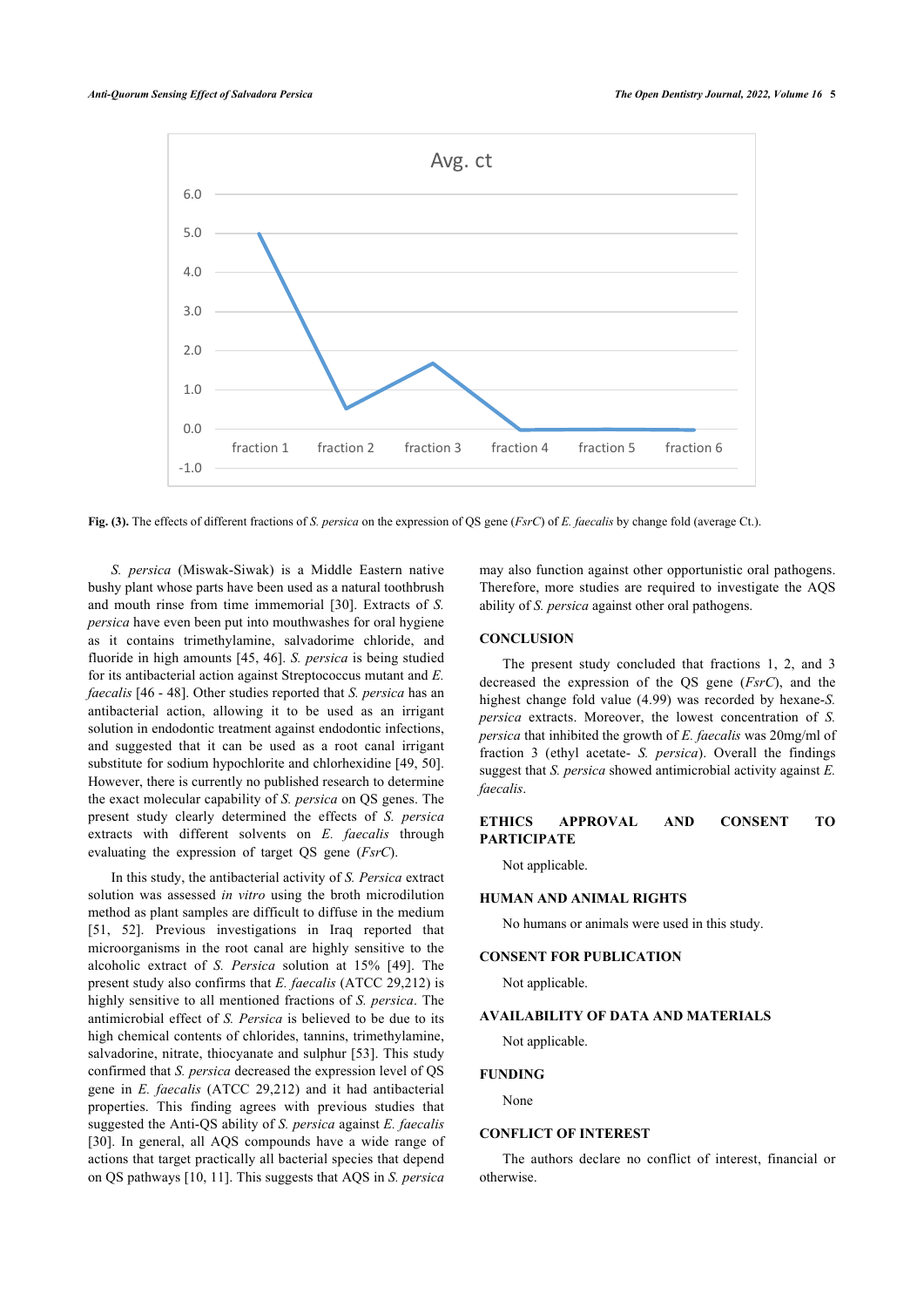# **ACKNOWLEDGEMENTS**

The corresponding author confirms that ethical considerations were taken for this research, the article is original, and its contents are unpublished. The co-author has read and approved the manuscript for submission.

#### <span id="page-5-0"></span>**REFERENCES**

- [1] Pinheiro ET, Gomes BP, Ferraz CC, Sousa EL, Teixeira FB, Souza-Filho FJ. Microorganisms from canals of root-filled teeth with periapical lesions. Int Endod J 2003; 36(1): 1-11. [\[http://dx.doi.org/10.1046/j.1365-2591.2003.00603.x\]](http://dx.doi.org/10.1046/j.1365-2591.2003.00603.x) [PMID: [12656508\]](http://www.ncbi.nlm.nih.gov/pubmed/12656508)
- <span id="page-5-28"></span>[2] Singh H. Microbiology of endodontic infections. J Dent Oral Hyg 2016; 2: 1-4.
- [3] Alghamdi F, Shakir M. The influence of *Enterococcus faecalis* as a dental root canal pathogen on endodontic treatment: A systematic review. Cureus 2020; 12(3): e7257. [\[http://dx.doi.org/10.7759/cureus.7257](http://dx.doi.org/10.7759/cureus.7257)] [PMID: [32292671\]](http://www.ncbi.nlm.nih.gov/pubmed/32292671)
- [4] Gilmore MS, Lebreton F, van Schaik W. Genomic transition of enterococci from gut commensals to leading causes of multidrugresistant hospital infection in the antibiotic era. Curr Opin Microbiol 2013; 16(1): 10-6. [\[http://dx.doi.org/10.1016/j.mib.2013.01.006\]](http://dx.doi.org/10.1016/j.mib.2013.01.006) [PMID: [23395351](http://www.ncbi.nlm.nih.gov/pubmed/23395351)]
- <span id="page-5-14"></span><span id="page-5-13"></span>[5] Chenicheri S, R U, Ramachandran R, Thomas V, Wood A. Insight into oral biofilm: primary, secondary and residual caries and phytochallenged solutions. Open Dent J 2017; 11(1): 312-33. [\[http://dx.doi.org/10.2174/1874210601711010312\]](http://dx.doi.org/10.2174/1874210601711010312) [PMID: [28839480](http://www.ncbi.nlm.nih.gov/pubmed/28839480)]
- <span id="page-5-15"></span><span id="page-5-1"></span>[6] Al-Zubidi M, Widziolek M, Court EK, *et al.* Identification of novel bacteriophages with therapeutic potential that target *Enterococcus faecalis*. Infect Immun 2019; 87(11): e00512-9. [\[http://dx.doi.org/10.1128/IAI.00512-19](http://dx.doi.org/10.1128/IAI.00512-19)] [PMID: [31451618](http://www.ncbi.nlm.nih.gov/pubmed/31451618)]
- <span id="page-5-16"></span><span id="page-5-2"></span>[7] Hastings JW, Greenberg EP. Quorum sensing: the explanation of a curious phenomenon reveals a common characteristic of bacteria. J Bacteriol 1999; 181(9): 2667-8. [\[http://dx.doi.org/10.1128/JB.181.9.2667-2668.1999\]](http://dx.doi.org/10.1128/JB.181.9.2667-2668.1999) [PMID:

[10217751\]](http://www.ncbi.nlm.nih.gov/pubmed/10217751)

- <span id="page-5-17"></span><span id="page-5-3"></span>[8] Nakayama J, Chen S, Oyama N, *et al.* Revised model for *Enterococcus faecalis* fsr quorum-sensing system: the small open reading frame fsrD encodes the gelatinase biosynthesis-activating pheromone propeptide corresponding to staphylococcal agrd. J Bacteriol 2006; 188(23): 8321-6. [\[http://dx.doi.org/10.1128/JB.00865-06](http://dx.doi.org/10.1128/JB.00865-06)] [PMID: [16980448\]](http://www.ncbi.nlm.nih.gov/pubmed/16980448)
- <span id="page-5-19"></span><span id="page-5-18"></span><span id="page-5-4"></span>[9] Whiteley M, Diggle SP, Greenberg EPJ. Bacterial quorum sensing: the progress and promise of an emerging research area. Nature 2017; 551(7680): 313.
- [\[http://dx.doi.org/10.1038/nature24624](http://dx.doi.org/10.1038/nature24624)] [PMID: [29144467\]](http://www.ncbi.nlm.nih.gov/pubmed/29144467)
- <span id="page-5-20"></span><span id="page-5-5"></span>[10] Bandara HM, Lam OL, Jin LJ, Samaranayake L. Microbial chemical signaling: a current perspective. Crit Rev Microbiol 2012; 38(3): 217-49.

[\[http://dx.doi.org/10.3109/1040841X.2011.652065\]](http://dx.doi.org/10.3109/1040841X.2011.652065) [PMID: [22300377\]](http://www.ncbi.nlm.nih.gov/pubmed/22300377)

- <span id="page-5-21"></span><span id="page-5-6"></span>[11] Giannakara M, Koumandou VLJAM. Evolution of two-component quorum sensing systems. Access Microbiol 2022; 4(1): 000303. [\[http://dx.doi.org/10.1099/acmi.0.000303\]](http://dx.doi.org/10.1099/acmi.0.000303) [PMID: [35252749](http://www.ncbi.nlm.nih.gov/pubmed/35252749)]
- <span id="page-5-22"></span><span id="page-5-7"></span>[12] Li Y-H, Tian X. Quorum sensing and bacterial social interactions in biofilms. Sensors (Basel) 2012; 12(3): 2519-38.
- [\[http://dx.doi.org/10.3390/s120302519](http://dx.doi.org/10.3390/s120302519)] [PMID: [22736963](http://www.ncbi.nlm.nih.gov/pubmed/22736963)]
- <span id="page-5-8"></span>[13] Teixeira N d P L. FSR Quorum Sensing: Role in Enterococcus faecalis Biology & Host Infection. 2014.
- <span id="page-5-23"></span><span id="page-5-9"></span>[14] Nakayama J, Cao Y, Horii T, *et al.* Gelatinase biosynthesis-activating pheromone: a peptide lactone that mediates a quorum sensing in *Enterococcus faecalis*. Mol Microbiol 2001; 41(1): 145-54. [\[http://dx.doi.org/10.1046/j.1365-2958.2001.02486.x\]](http://dx.doi.org/10.1046/j.1365-2958.2001.02486.x) [PMID: [11454207\]](http://www.ncbi.nlm.nih.gov/pubmed/11454207)
- <span id="page-5-24"></span><span id="page-5-10"></span>[15] Teixeira N, Varahan S, Gorman MJ, *et al.* Drosophila host model reveals new *Enterococcus faecalis* quorum-sensing associated virulence factors. PLoS One 2013; 8(5): e64740. [\[http://dx.doi.org/10.1371/journal.pone.0064740\]](http://dx.doi.org/10.1371/journal.pone.0064740) [PMID: [23734216](http://www.ncbi.nlm.nih.gov/pubmed/23734216)]
- <span id="page-5-26"></span><span id="page-5-25"></span><span id="page-5-11"></span>[16] Hancock LE, Perego M. The *Enterococcus faecalis* fsr two-component system controls biofilm development through production of gelatinase. J Bacteriol 2004; 186(17): 5629-39. [\[http://dx.doi.org/10.1128/JB.186.17.5629-5639.2004](http://dx.doi.org/10.1128/JB.186.17.5629-5639.2004)] [PMID: [15317767\]](http://www.ncbi.nlm.nih.gov/pubmed/15317767)
- <span id="page-5-27"></span><span id="page-5-12"></span>[17] Garsin DA, Sifri CD, Mylonakis E, *et al.* A simple model host for

identifying Gram-positive virulence factors. Proc Natl Acad Sci USA 2001; 98(19): 10892-7.

[\[http://dx.doi.org/10.1073/pnas.191378698\]](http://dx.doi.org/10.1073/pnas.191378698) [PMID: [11535834](http://www.ncbi.nlm.nih.gov/pubmed/11535834)]

[18] Mylonakis E, Engelbert M, Qin X, *et al.* The *Enterococcus faecalis* fsrB gene, a key component of the fsr quorum-sensing system, is associated with virulence in the rabbit endophthalmitis model. Infect Immun 2002; 70(8): 4678-81. [\[http://dx.doi.org/10.1128/IAI.70.8.4678-4681.2002](http://dx.doi.org/10.1128/IAI.70.8.4678-4681.2002)]

[12117982\]](http://www.ncbi.nlm.nih.gov/pubmed/12117982) [19] Engelbert M, Mylonakis E, Ausubel FM, Calderwood SB, Gilmore MSJ. Contribution of gelatinase, serine protease, and fsr to the pathogenesis of *Enterococcus faecalis* endophthalmitis. Infect Immun 2004; 72(6): 3628-33.

[\[http://dx.doi.org/10.1128/IAI.72.6.3628-3633.2004](http://dx.doi.org/10.1128/IAI.72.6.3628-3633.2004)] [PMID: [15155673\]](http://www.ncbi.nlm.nih.gov/pubmed/15155673)

- [20] Nannini EC, Teng F, Singh KV, Murray BE. Decreased virulence of a gls24 mutant of *Enterococcus faecalis* OG1RF in an experimental endocarditis model. Infect Immun 2005; 73(11): 7772-4. [\[http://dx.doi.org/10.1128/IAI.73.11.7772-7774.2005\]](http://dx.doi.org/10.1128/IAI.73.11.7772-7774.2005) [PMID: [16239583\]](http://www.ncbi.nlm.nih.gov/pubmed/16239583)
- [21] Denotti G, Piga R, Montaldo C, *et al.* In Vitro evaluation of *Enterococcus faecalis* adhesion on various endodontic medicaments. Open Dent J 2009; 3(1): 120-4. [\[http://dx.doi.org/10.2174/1874210600903010120\]](http://dx.doi.org/10.2174/1874210600903010120) [PMID: [19557151\]](http://www.ncbi.nlm.nih.gov/pubmed/19557151)
- [22] Cook LC, Federle MJJF. Peptide pheromone signaling in *Streptococcus* and *Enterococcus*. Microbiol Rev 2014; 38(3): 473-92. [\[http://dx.doi.org/10.1111/1574-6976.12046](http://dx.doi.org/10.1111/1574-6976.12046)] [PMID: [24118108\]](http://www.ncbi.nlm.nih.gov/pubmed/24118108)
- [23] Solano C, Echeverz M, Lasa I. Biofilm dispersion and quorum sensing. Curr Opin Microbiol 2014; 18: 96-104.
- [\[http://dx.doi.org/10.1016/j.mib.2014.02.008\]](http://dx.doi.org/10.1016/j.mib.2014.02.008) [PMID: [24657330](http://www.ncbi.nlm.nih.gov/pubmed/24657330)] [24] Ruhal R, Kataria R. Biofilm patterns in gram-positive and gramnegative bacteria. Microbiol Res 2021; 251: 126829.
- [\[http://dx.doi.org/10.1016/j.micres.2021.126829](http://dx.doi.org/10.1016/j.micres.2021.126829)] [PMID: [34332222\]](http://www.ncbi.nlm.nih.gov/pubmed/34332222)
- [25] Singh RP, Nakayama J. Development of quorum-sensing inhibitors targeting the fsr system of *Enterococcus faecalis*.Quorum Sensing vs Quorum Quenching: A Battle with No End in Sight. Springer 2015; pp. 319-24.

[\[http://dx.doi.org/10.1007/978-81-322-1982-8\\_25\]](http://dx.doi.org/10.1007/978-81-322-1982-8_25)

- [26] Khalifa L, Gelman D, Shlezinger M, *et al.* Defeating antibiotic-and phage-resistant *Enterococcus faecalis* using a phage cocktail in vitro and in a clot model. Front Microbiol 2018; 9: 326. [\[http://dx.doi.org/10.3389/fmicb.2018.00326\]](http://dx.doi.org/10.3389/fmicb.2018.00326) [PMID: [29541067](http://www.ncbi.nlm.nih.gov/pubmed/29541067)]
- [27] Sanchez Armengol E, Harmanci M, Laffleur F. Current strategies to determine antifungal and antimicrobial activity of natural compounds. Microbiol Res 2021; 252: 126867.
- [\[http://dx.doi.org/10.1016/j.micres.2021.126867](http://dx.doi.org/10.1016/j.micres.2021.126867)] [PMID: [34521051\]](http://www.ncbi.nlm.nih.gov/pubmed/34521051) [28] Jose PA, Maharshi A, Jha B. Actinobacteria in natural products research: Progress and prospects. Microbiol Res 2021; 246: 126708. [\[http://dx.doi.org/10.1016/j.micres.2021.126708](http://dx.doi.org/10.1016/j.micres.2021.126708)] [PMID: [33529791\]](http://www.ncbi.nlm.nih.gov/pubmed/33529791)
- [29] Williams AN, Stavrinides J. Pantoea Natural Product 3 is encoded by an eight-gene biosynthetic gene cluster and exhibits antimicrobial activity against multi-drug resistant *Acinetobacter baumannii* and *Pseudomonas aeruginosa*. Microbiol Res 2020; 234: 126412. [\[http://dx.doi.org/10.1016/j.micres.2020.126412](http://dx.doi.org/10.1016/j.micres.2020.126412)] [PMID: [32062363\]](http://www.ncbi.nlm.nih.gov/pubmed/32062363)
- [30] Rezaei A, Oyong GG, Borja VB, *et al.* Molecular screening of antiquorum sensing capability of Salvadora persica on *Enterococcus faecalis*. J Hard Tissue Biol 2011; 20(2): 115-24. [\[http://dx.doi.org/10.2485/jhtb.20.115](http://dx.doi.org/10.2485/jhtb.20.115)]
- [31] Balto H, Al-Sanie I, Al-Beshri S, Aldrees A. Effectiveness of *Salvadora persica* extracts against common oral pathogens. Saudi Dent J 2017; 29(1): 1-6.
- [\[http://dx.doi.org/10.1016/j.sdentj.2016.11.001\]](http://dx.doi.org/10.1016/j.sdentj.2016.11.001) [PMID: [28270703](http://www.ncbi.nlm.nih.gov/pubmed/28270703)] [32] Arias-Moliz MT, Ferrer-Luque CM, González-Rodríguez MP, Navarro-Escobar E, de Freitas MF, Baca P. Antimicrobial activity and *Enterococcus faecalis* biofilm formation on chlorhexidine varnishes. Med Oral Patol Oral Cir Bucal 2012; 17(4): e705-9.
- [\[http://dx.doi.org/10.4317/medoral.17680\]](http://dx.doi.org/10.4317/medoral.17680) [PMID: [22322495](http://www.ncbi.nlm.nih.gov/pubmed/22322495)] [33] Harborne A. Phytochemical methods a guide to modern techniques of plant analysis. Springer Science & Business Media 1998.
- [34] Eloff JNJ. A sensitive and quick microplate method to determine the minimal inhibitory concentration of plant extracts for bacteria. Planta Med 1998; 64(8): 711-3.

[\[http://dx.doi.org/10.1055/s-2006-957563\]](http://dx.doi.org/10.1055/s-2006-957563) [PMID: [9933989\]](http://www.ncbi.nlm.nih.gov/pubmed/9933989)

- [35] Wayne P. Clinical and laboratory standards institute. Performance standards for antimicrobial susceptibility testing. CLSI document 2011.
- [36] Shepard BD, Gilmore MS. Differential expression of virulence-related